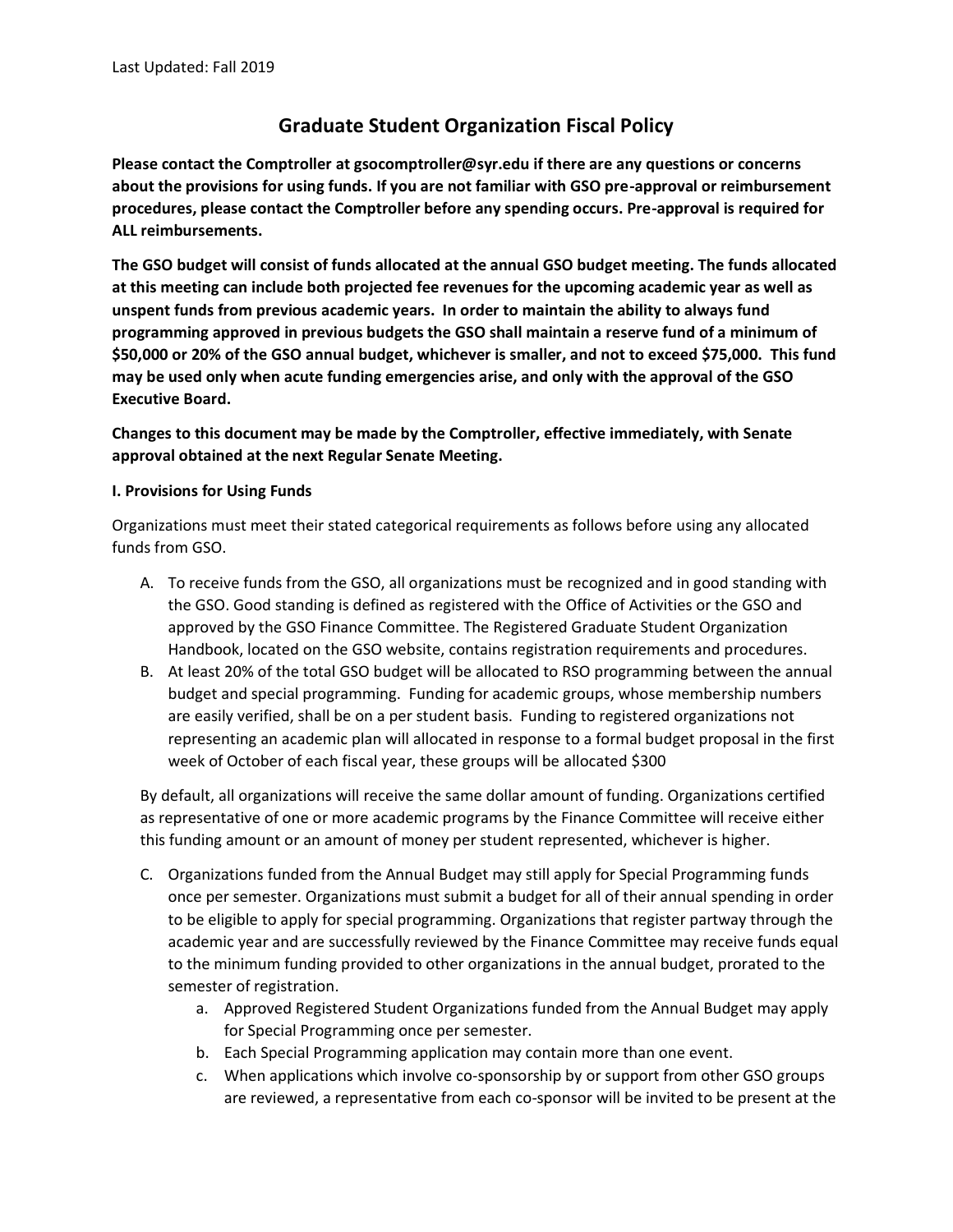Finance Committee's meeting. We require confirmation of co-sponsorship either by the representative of the co-sponsor who attends the meeting or in writing beforehand. When considering Special Programming applications with requests for outside funding (either from co-sponsors or from organizations, groups, departments, etc… outside the GSO) any requests still pending at the time of the Finance Committee's meeting with the submitting group will be ignored and will not be included in the Finance Committee's discussion concerning the application.

- d. Dollar amounts, not ranges, for specific costs are recommended for a Special Programming application. Requests which do not have sufficient information may not be heard by the Finance Committee, at the Finance Committee's discretion. These groups will be invited to reapply. The Comptroller will inform the Senate of any applications that the Finance Committee declined to hear at the next Regular Senate Meeting.
- e. Special Programming applications require that the group be registered and in good standing with the GSO.
- f. Cost per graduate student shall be a factor in the consideration of the application by the Finance Committee.
- D. All organizations will present to the GSO the name and contact information of two officers who will be responsible for the request of expenditure from GSO funds. These are the only persons allowed to authorize expenditures on the organization's account. The President and Comptroller of that organization will be considered default signatories for that organization.
- E. Funding for organizations is contingent upon organizational adherence to the Syracuse University standards for student organizations.
- F. Organizations which do not re-register must register as if they are a new RSO.
- G. All funding of campus wide service organizations will be open to all fee-paying graduate students. Special programming funding and startup funding will be open only to Syracuse University, non-College of Law student organizations.
- H. Undergraduate-only organizations are eligible to apply for special programming funds only if they are working on an event in conjunction with a graduate student organization or can demonstrate how graduate students will actively be assisting with and participating in an event. Acceptable forms of evidence are joint funding applications specifying the collaboration with a graduate student organization, documented graduate students working with the organization on a program or a letter from a graduate student organization stating their interest in the event being proposed. All undergrad organizations must first apply to SA before applying to the GSO for funding; applications submitted without first being submitted to SA will be rejected.
- I. Undergraduate/graduate organizations are eligible to apply for special programming funds. Undergraduate/graduate organizations should be prepared to demonstrate to the GSO Finance Committee and the GSO Senate that graduate students are active members of their organization, through membership lists or other similar documentation.
- J. Campus-wide service providers that are supported by GSO student fees will be required to adhere to the following GSO policies. A list of these providers is maintained on the GSO website.
	- The GSO is under no obligation to fund any campus-wide service organization on multipleyear agreements. These organizations must submit a budget each year to be considered for funding by the Finance Committee.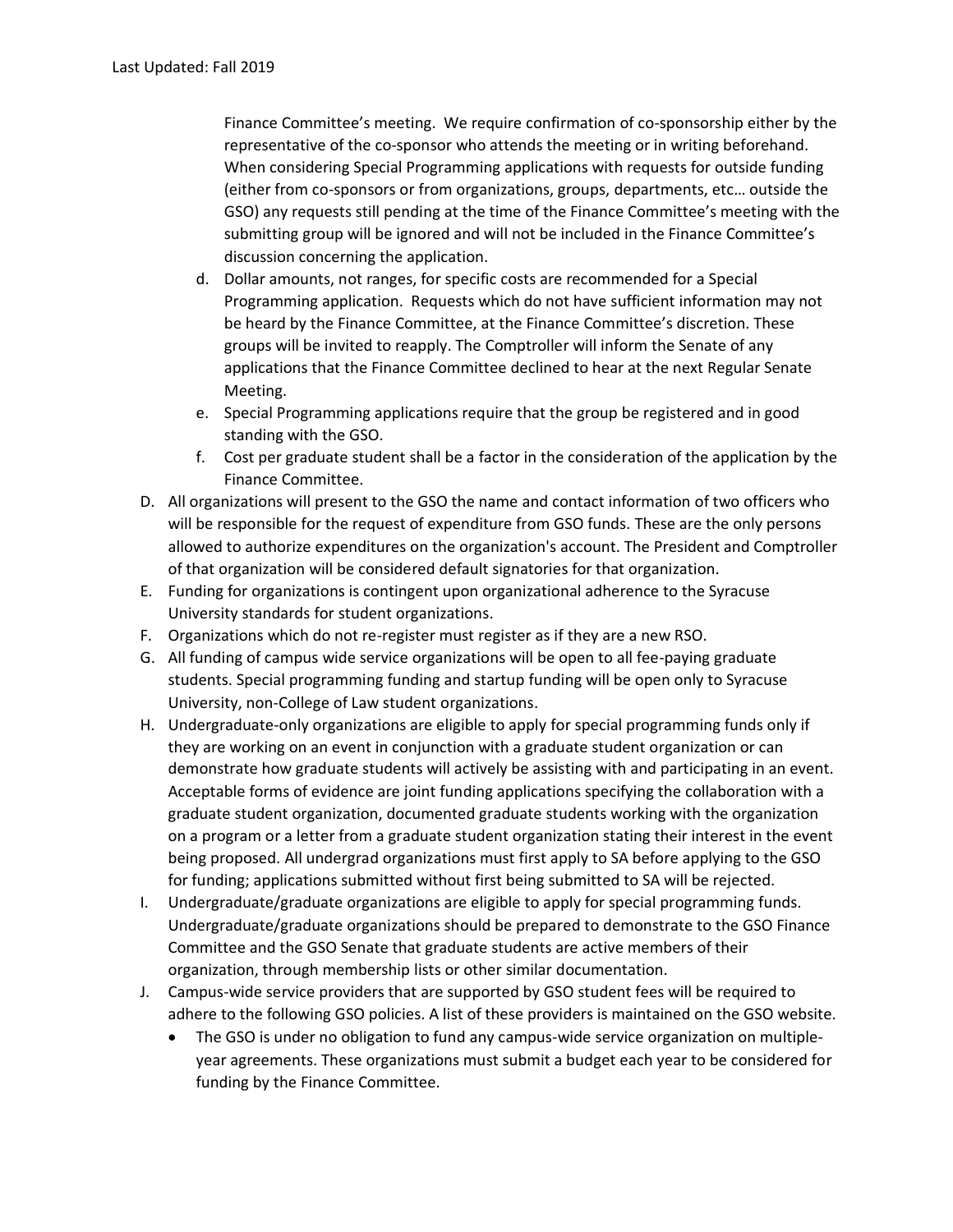# **II. Organizational Policies**

- A. Each organization's budget runs from commencement to commencement.
- B. Each organization may not request in reimbursements any money in excess of the amount allocated by the GSO Senate, unless self-generated funds are deposited into that organization's GSO fundraising account.
	- 1. GSO funds awarded to organizations are primarily intended to facilitate the academic or professional growth of graduate students. Events with a social purpose must take place on University Property or within Onondaga County
- C. The GSO is under no obligation to commit or reimburse any finances or purchases that were not pre-approved by the GSO Finance Secretary, nor will the GSO be obligated to reimburse expenditures requested after the date of the event, without prior approval. To ensure expenditures will be paid, consult with the GSO Finance Secretary to fill out an expenditure preapproval form. Pre-approval forms must be submitted at least two (2) weeks before an event.
- D. Registered organizations shall not use funds to pay their leadership any form of compensation.
- E. Organizations are responsible for keeping accurate, complete and up-to-date information on all expenses incurred throughout the year. This information should be organized and maintained in such manner that the GSO Comptroller may access it within 24 hours' notice. The organization must meet with the Comptroller to resolve any disputes. Resolutions to disputes are subject to approval by the GSO Executive Board. In the event that no detailed records are provided to the GSO Comptroller by the organization, the GSO records shall be considered as accurate.
- F. All organizations applying for special programming funds or startup funds are required to do the following:
	- 1. Fill out the appropriate paperwork for funds (available at the GSO website. Applications should be submitted at minimum a month before an event and should be turned into the GSO Comptroller at least 7 days before the next GSO Senate meeting.
	- 2. Submit a full organizational budget specifying how all GSO funds allocated for the academic year will be or have been spent.
	- 3. Itemize all anticipated expenses.
	- 4. Be prepared to justify the level of graduate student involvement and the benefits of the activity to the graduate student population and university community. Please provide a breakdown of all expected costs and a list of all additional sources of funds committed or received to date. As a general rule, for groups that are a combination of graduate and undergraduate or law students, the GSO will fund the percentage of the event that is proportional to the percentage of graduate students involved in the organization.
	- 5. If requested, make an appointment to meet with the Finance Committee. Have a representative at the meeting who is able to discuss the nature of the request.
	- 6. If special programming funds are allocated and confirmed by the Senate, then the organization's authorized signatory may spend funds in collaboration with the GSO Comptroller. Organizations are not to spend allocated monies without pre- approval from the GSO Comptroller.
	- 7. Organizations are only eligible to receive special programming funds once per semester. They can apply for funding for multiple events in one application.
	- 8. An organization receiving special programming funds cannot decline the funds and then reapply for special programming within the same semester.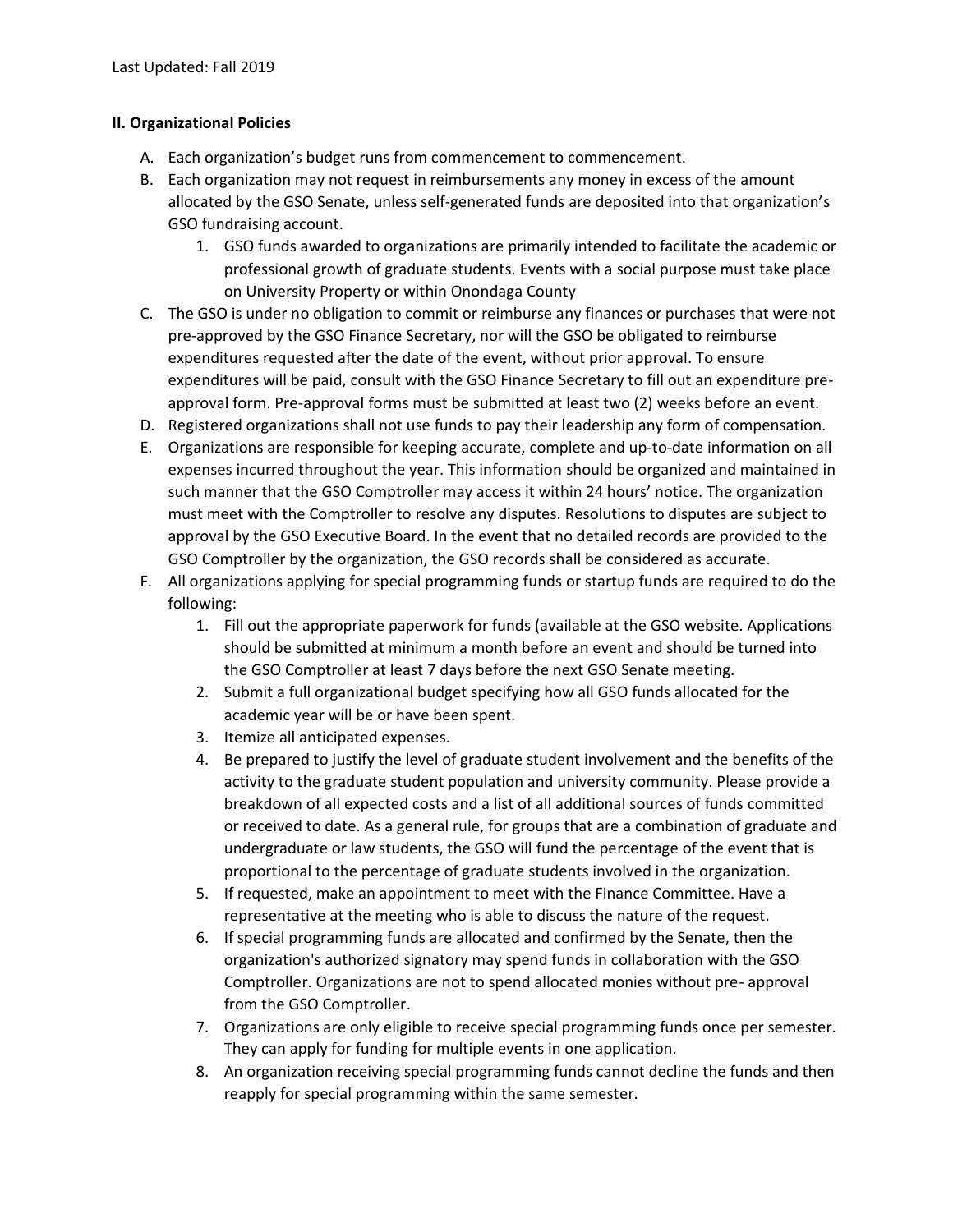- G. All requests for expenditure of any funds in a GSO account for the current fiscal year must be submitted to the GSO office no later than June  $1<sup>st</sup>$ .
- H. It is the responsibility of organization and department representatives to plan accordingly for the entire year.
- I. GSO funds allocated to organizations which are not in good standing for a period of 14 days at any time after the first regular meeting of the GSO Senate during the Fall semester will be returned to the GSO's Special Programming budget.
- J. GSO programming may also be funded through the Special Programming fund, with Senate approval.
- K. The Comptroller shall be provided accurate, timely records of GSO office and programmingrelated expenses to ensure proper recordkeeping.
- L. No GSO monies will be transferred to any Syracuse University department or administrative account except for payment for services rendered as proven by receipt, invoice, or contract.

# **III. Income Policies**

- A. Organizations wishing to fundraise must set up a separate account at the Graduate School to use as a depository of funds.
- B. All income from fund raising activities must be reported to the GSO Comptroller in a timely manner. The creation of these fundraising accounts and each individual fundraising activity must be approved in advance by the Graduate School.
- C. The purpose of all income generated from GSO sponsored events must be explained in writing in any applications for special programming funding and must be adhered to by the organization. The GSO Comptroller must approve changes in plans for income. Failure to report income will result in loss of all remaining funds and a two-year ban on GSO funds.

### **IV. Equipment Policy**

- A. Equipment should not be purchased with GSO monies except when other options are not available. Organizations should strive to rent or use university or departmental equipment when possible.
- B. When equipment can't be borrowed or used, all equipment purchased with GSO funds shall be donated to an approved university department or center or, if unwanted, an approved local organization. Under no circumstances should individuals within an organization keep equipment.
- C. Exceptions to these rules include any advertising equipment to be used over multiple years, such as banners, or equipment with a one-time usage, such as disposal food serving items.
- D. Equipment related to or in substitution of Syracuse University or Syracuse City infrastructure shall not be purchased with GSO funds.

# **V. Carry-Over Policy**

- A. Funds in fundraising accounts will be carried over indefinitely, unless Syracuse University policy provides another limit.
- B. All other remaining funds return to the GSO.

### **VI. Application of Financial Policies**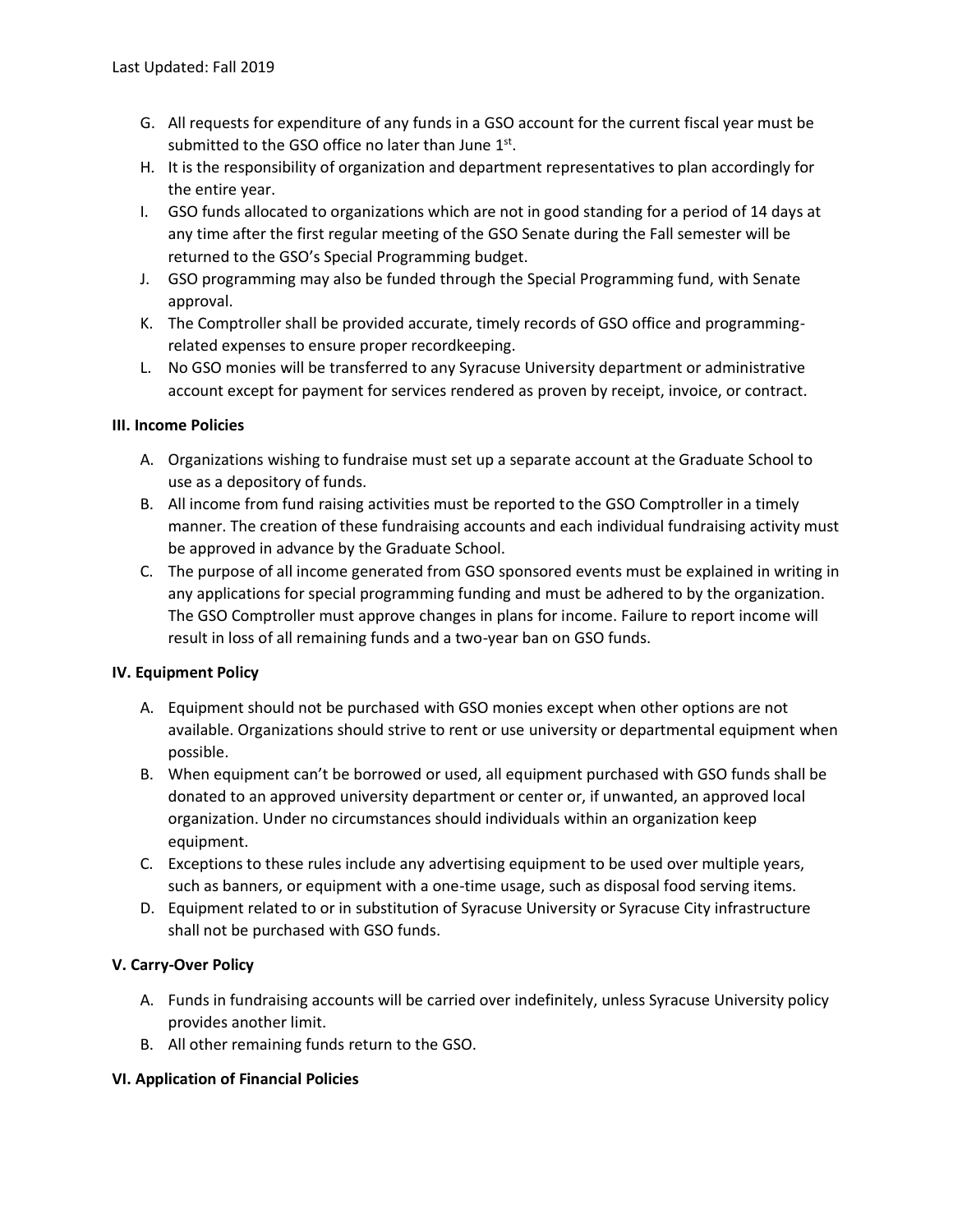A. The GSO Comptroller will maintain the intent of the policies contained within this document**.**

The Comptroller shall negotiate agreements with any individual organization or department in execution of this document or Senate-approved budget. The Executive Board must approve any such agreements. **VII. Expenditure Process**

The following information is required before any commitments for reimbursements will be considered.

- A. Name, address, phone number, and a contact person of the organization or department making the request (i.e. the authorized signer) must be on all forms.
- B. Vendor names, address, phone number, and a contact person from whom the services are being requested. Please include the vendor's federal tax identification number on the form.
- C. If an individual is being paid or reimbursed, it is mandatory to have their social security number for the purpose of payment. We cannot pay anyone who does not have a social security number or federal tax identification number.
- D. It is necessary to have written estimates from vendors, speakers, performers, or anyone to whom the GSO will disburse funds. Please note that Syracuse University is tax exempt and no taxes will be paid on materials or supplies. Please see the GSO website for details. See the GSO Comptroller for any exceptions to the tax rules that do not pertain to materials or supplies.
- E. All details of an event should be known before any requests are made. These details include the event title, date and venue of the event. If you have requested a room on campus through Student Centers and Programming Services, it will be necessary to show confirmation of that room to the GSO Comptroller. This will ensure that the event has been approved as an official campus event and should follow all university policies.
- F. All organizations have a file in the GSO. This file consists of all expenditures that were processed or committed to their account. Organizations may see their own respective files with consent of the GSO Comptroller. This does not however eliminate organizations' obligation to keep their own records of expenses.
- G. Please remember that no commitments, whether verbal or written, shall be made by any student, organization, department or respective representatives unless the expenditure request has been approved. Such oral agreements will be deemed void by the GSO and any potential liability will remain with the organization. Neither an organization nor the GSO itself may sign a contract on behalf of Syracuse University.

### **VIII. Information Needed to Process any of the Following**

Reimbursements: Syracuse University has vendors available that comply with the tax-exempt rule. A list of these vendors is available at the GSO office. Students should consult with the GSO Comptroller concerning making any purchases with their own money if they expect to be reimbursed. The GSO, along with Syracuse University, encourages the use of university vendors in order to receive full reimbursements for items purchased. Any reimbursements made to an individual require the signature of the GSO President or Comptroller, the individual making the request, and an authorized signatory for Syracuse University.

All reimbursements must be pre-approved by the GSO Comptroller. If a purchase is made with an outside (i.e. non-SU designated) vendor, tax will be applied to the total cost and the university will not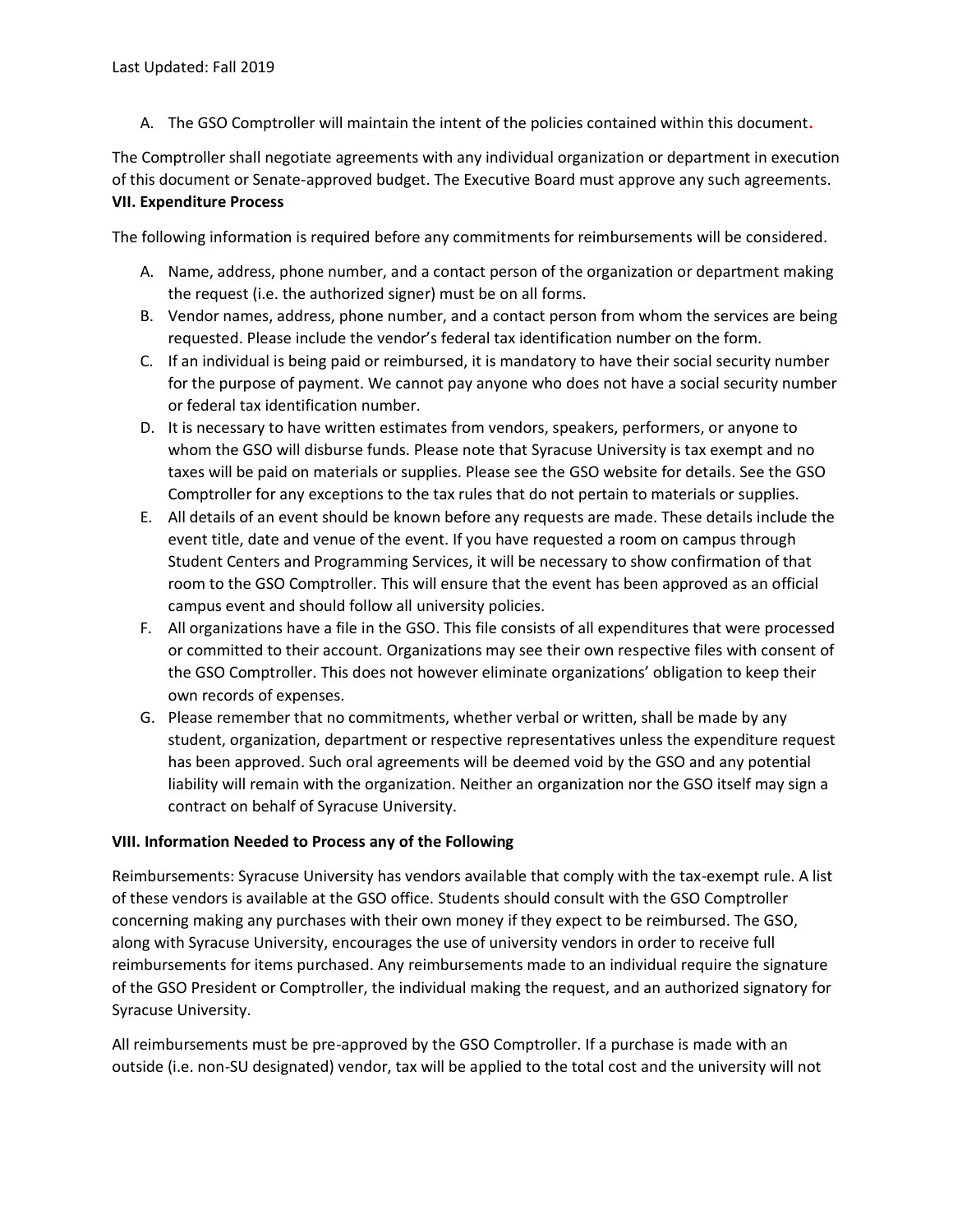honor the total reimbursement. When requesting reimbursement it is essential to have the following information:

- Name of person to be reimbursed
- Permanent address
- Phone number
- Reason for purchase
- Amount of reimbursement (original receipts must be attached)
- The reimbursable amount must coincide with the amount indicated on the receipts.

It will be necessary for payment to have the social security number of the person to be reimbursed indicated on the form. Please note on the request form if the individual is a university employee (TA's and GA's are regarded as employees for this purpose) and the location where they receive paychecks or payroll receipts on campus. Checks will be delivered to that campus address, not the GSO office.

# **IX. Executive Pay**

Elected GSO executives earning full time pay will be paid a monthly stipend with their total compensation dived into 12 equal payments. Elected GSO executives not earning full time pay will be paid half on June 1st (the first day of their executive term) and the remaining amount May 1st. If an elected official is removed from office via impeachment they are not entitled to any remaining pay. This payment structure may be modified by the Senate via instructions contained in the Annual Budget.

# **X. Appeal Policy**

- A. Any decision of the GSO Comptroller may be appealed by the Executive Board.
- B. Any decision of the Executive Board may be appealed or overturned by the Senate.
- C. The Senate makes final decisions on all funding decisions in regard to the budget and special programming requests.
- D. Please see the GSO Comptroller or GSO President to arrange for an appeal.

### **General Policies and Exclusions**

### **Advertising:**

The GSO will pay for advertising but encourages groups to use the most cost effective means of advertising at its disposal. Free advertising is available through GSO social media accounts, the Syracuse record events calendar, e-mail listservs, the GSO website, and fliers posted across campus (which may need approval from the GSO). Further advertising options include but are not limited to the Daily Orange and other campus publications and programs. Due to rising advertising prices, we encourage groups to exhaust free advertising methods prior to requesting those with significant additional costs. All GSO sponsored public events should be advertised in the graduate student monthly newsletter by emailing gradnews@syr.edu.

# **Duplicating and Printing:**

The GSO will pay for printing of advertising materials if necessary, so long as those materials are reproduced at a university copy center or the business offering a lower bid for the job.

# **Travel:**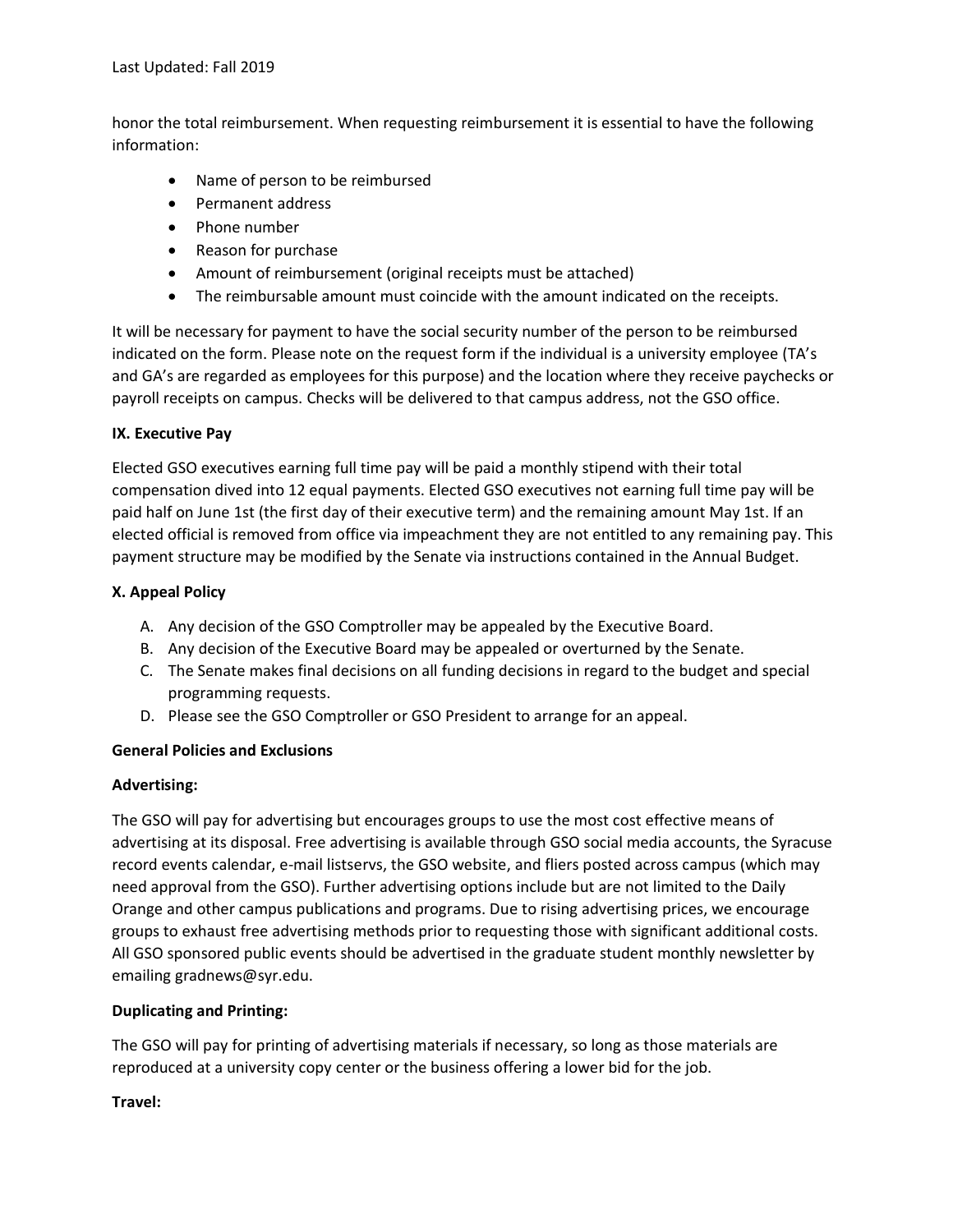Special programming funds may not be used to fund travel for individual students, groups, field trips, or other excursions off campus unless such travel has a professional or academic purpose. Approved travel by personal automobile will be reimbursed on a mileage basis, not as reimbursement of gas expense. Please check with the Comptroller for the current mileage rate. Other travel will be reimbursed as actual expense. Special Programming funds may be used to reimburse for travel when approved under normal procedure.

# **Gifts, Prizes, Dues, and Donations:**

These will be decided on a case-by-case basis but are unlikely to be approved. Events designed to generate a donation to an organization outside of Syracuse University may be funded, but the GSO funds used shall be last in, first out (GSO supports the event by guaranteeing a certain level of funding. If the proceeds of the event exceed the amount of funding guaranteed, then the GSO will commit no funds and the proceeds of the event will be used to pay for the event. Any money left over will be directed to the group's fundraising account. If the proceeds do not exceed the amount of funding guaranteed by the GSO, then the funds committed by the GSO will be equal to the amount guaranteed minus the dollar amount of the proceeds. In this case, no money is put in the group's fundraising account.).

### **Honorariums:**

All payments to people for services rendered must be accompanied by a contract, signed by the appropriate university official, or memorandum of understanding. Under no circumstances will cash or check be advanced to any person without a contract. Please contact the GSO Comptroller for the appropriate procedures.

### **Reimbursements:**

Reimbursements must always be accompanied by an official, detailed, and verifiable receipt or invoice showing payment details. Reimbursements will only be made to those individuals with a social security number or to corporations possessing a federal tax identification number.

### **Off Campus Events:**

Organizations using GSO funds are free to use their allocated funds anywhere they choose, provided that special programming funds do not violate the travel policy outlined above. This does not exempt organizations from the alcohol policy below.

### **Alcohol:**

The GSO will not fund, in part or in whole, any event that takes place where alcohol will be present unless certified serving staff is in charge of alcohol distribution.

### **Exclusions:**

The GSO will not pay for the following items in organizational funding requests: massages, conference attendance, business cards, stationery, stamps, tuition, or stipends for enrolled students on campus.

### **Catering Functions:**